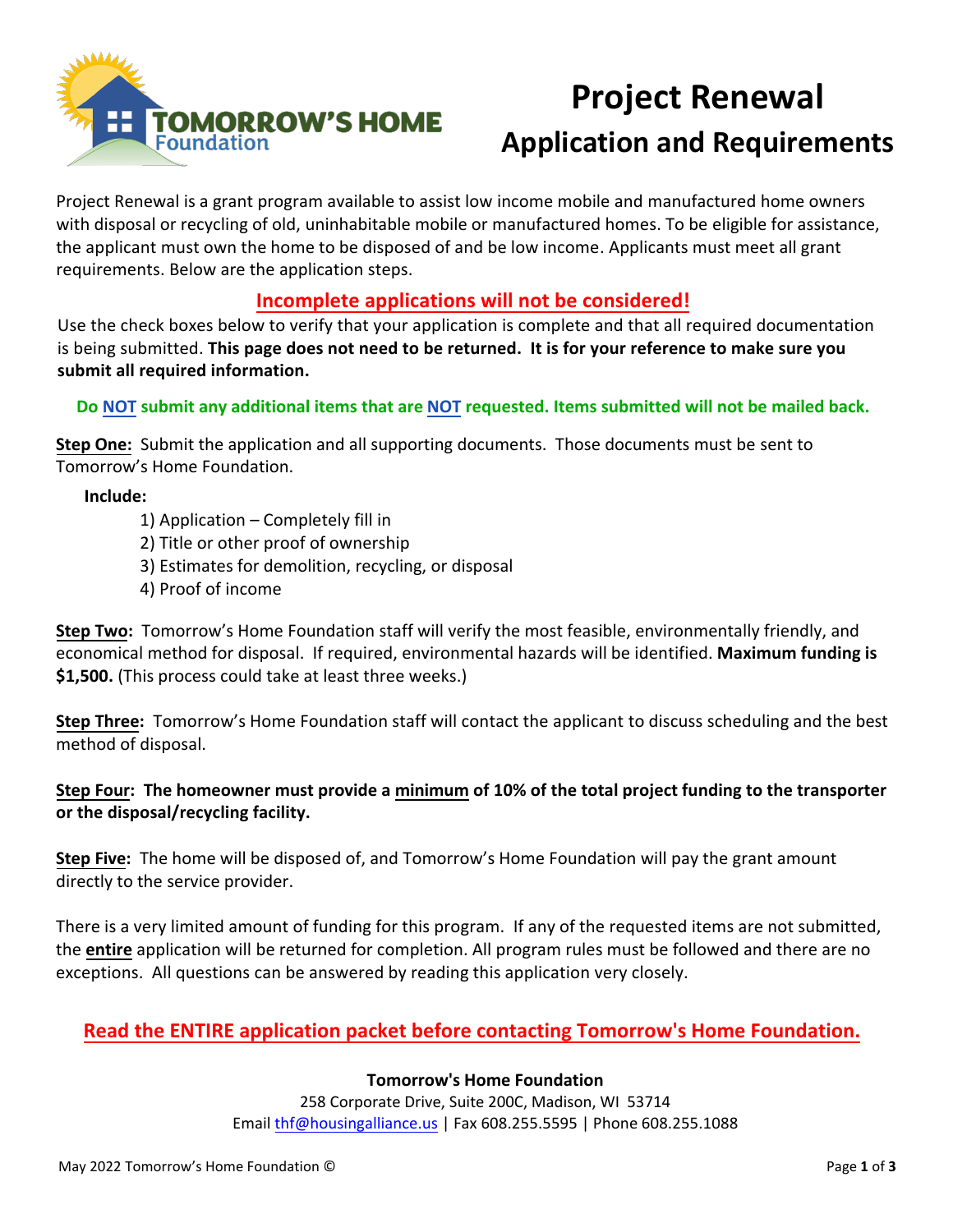## **Application (All questions must be answered, and all required documents must be provided.)**

| <b>APPLICANT INFORMATION</b>                                                                                      |  |  |                                                                                                                                                    |  |  |  |                                                                                                                      |  |
|-------------------------------------------------------------------------------------------------------------------|--|--|----------------------------------------------------------------------------------------------------------------------------------------------------|--|--|--|----------------------------------------------------------------------------------------------------------------------|--|
|                                                                                                                   |  |  |                                                                                                                                                    |  |  |  |                                                                                                                      |  |
|                                                                                                                   |  |  |                                                                                                                                                    |  |  |  |                                                                                                                      |  |
|                                                                                                                   |  |  |                                                                                                                                                    |  |  |  |                                                                                                                      |  |
|                                                                                                                   |  |  |                                                                                                                                                    |  |  |  |                                                                                                                      |  |
| HOME LOCATION (If different than above)                                                                           |  |  |                                                                                                                                                    |  |  |  |                                                                                                                      |  |
| State ________  Zip ___________________________County __________________________                                  |  |  |                                                                                                                                                    |  |  |  |                                                                                                                      |  |
|                                                                                                                   |  |  |                                                                                                                                                    |  |  |  |                                                                                                                      |  |
| <b>OWNER</b><br>Are you the homeowner? $\Box$ Yes $\Box$ No (All homes must be owned by applicant or legal heir.) |  |  |                                                                                                                                                    |  |  |  |                                                                                                                      |  |
| Does any Town, City, State, County or DNR official support this application? $\Box$ Yes $\Box$ No                 |  |  |                                                                                                                                                    |  |  |  |                                                                                                                      |  |
|                                                                                                                   |  |  |                                                                                                                                                    |  |  |  |                                                                                                                      |  |
|                                                                                                                   |  |  |                                                                                                                                                    |  |  |  | State $\_\_$                                                                                                         |  |
|                                                                                                                   |  |  |                                                                                                                                                    |  |  |  |                                                                                                                      |  |
| ALL Household Income \$ //year                                                                                    |  |  |                                                                                                                                                    |  |  |  | INCOME (Must include a copy of last year's tax return, social security benefits statement or other proof of income.) |  |
| The household income must be at or below 50% of the Wisconsin Median Income. See chart below.                     |  |  |                                                                                                                                                    |  |  |  |                                                                                                                      |  |
|                                                                                                                   |  |  | 1 person 2 person 3 person 4 person 5 person 6 person 7 person 8 person<br>\$31,450 \$35,950 \$40,450 \$44,900 \$48,500 \$52,100 \$55,700 \$59,300 |  |  |  |                                                                                                                      |  |
| HOME DESCRIPTION (You must also submit proof of home ownership.)                                                  |  |  |                                                                                                                                                    |  |  |  |                                                                                                                      |  |
|                                                                                                                   |  |  |                                                                                                                                                    |  |  |  |                                                                                                                      |  |
| Is there a refrigerator currently inside the home? $\Box$ Yes $\Box$ No                                           |  |  |                                                                                                                                                    |  |  |  | Note: The home must be Freon free-which means no refrigerators, freezers, air conditioners or dehumidifiers.         |  |
| Are you willing to completely empty the home? $\Box$ Yes $\Box$ No<br>miscellaneous debris of any kind.           |  |  |                                                                                                                                                    |  |  |  | Note: The home must be free of all floating debris including trash, rolls of carpeting, clothing, furniture or any   |  |
| Do you have the title for the home? $\Box$ Yes $\Box$ No                                                          |  |  |                                                                                                                                                    |  |  |  |                                                                                                                      |  |
| I certify that all the information provided is correct and complete.                                              |  |  |                                                                                                                                                    |  |  |  |                                                                                                                      |  |
|                                                                                                                   |  |  | <u> 1989 - Johann Stein, mars an deutscher Stein und der Stein und der Stein und der Stein und der Stein und der</u>                               |  |  |  |                                                                                                                      |  |
| <b>Applicant's Signature</b>                                                                                      |  |  |                                                                                                                                                    |  |  |  |                                                                                                                      |  |